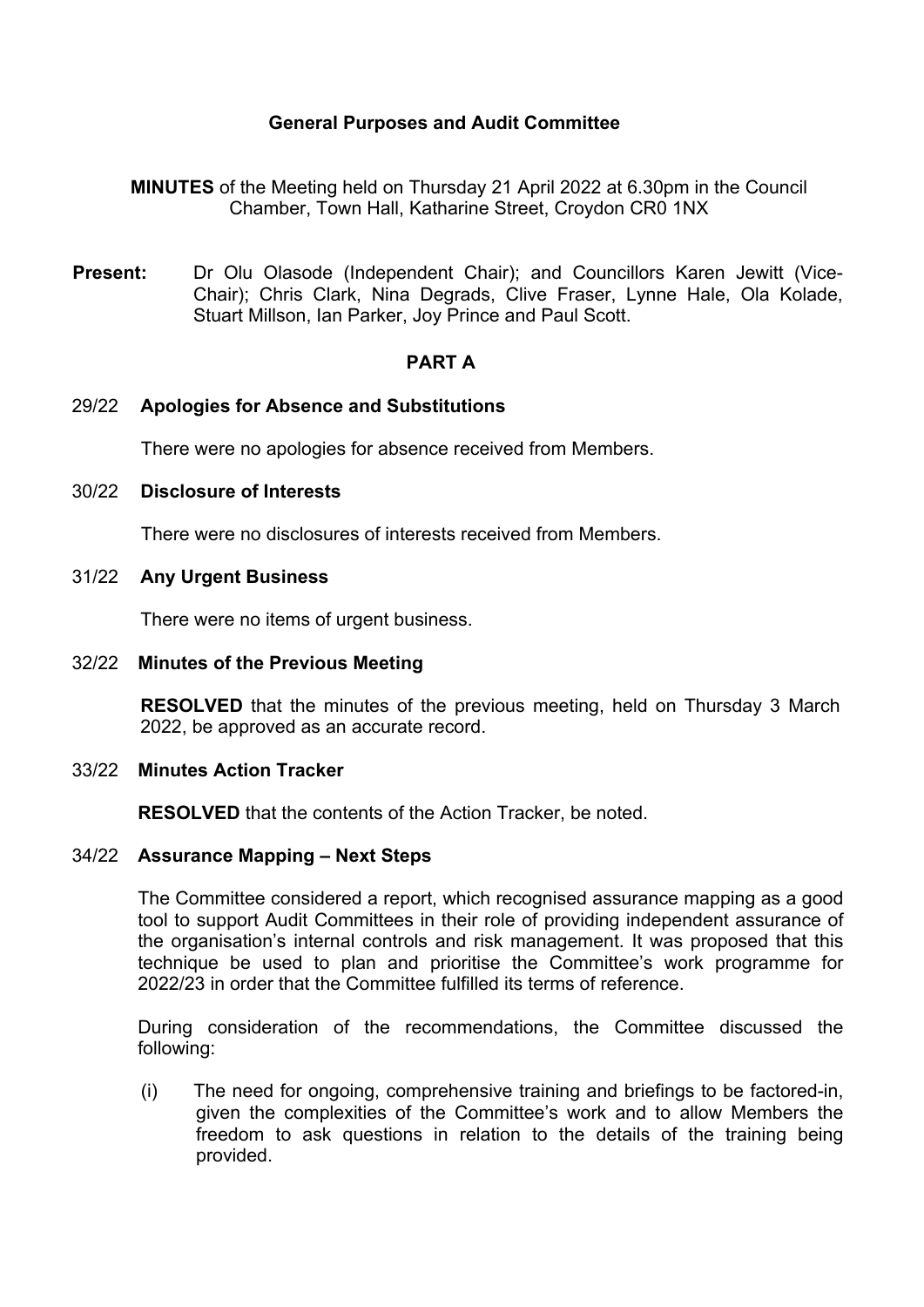- (ii) That the use of new Members' induction to outline the functions and responsibilities of the Committee be considered.
- (iii) That consideration also be given to tapping into the knowledge and experience of existing Committee members, post 9 May 2022, as part of the Committee's training for new and existing Members, moving forward.
- (iv) That more detail be added to some of the points contained within the Code of Governance.
- (v) That "doing the right thing" be added as a work in progress.

Accordingly, it was **RESOLVED** that the report be noted.

# 35/22 **Anti-Fraud Update Report 1 April 2021 to 31 March 2022**

The Committee considered a report, which detailed the performance of the Council's Corporate Anti-Fraud Team (CAFT) and included details of the Team's performance together with an update on developments between 1 April 2021 and 31 March 2022 and a comparison with 2020/21.

During consideration of the recommendations, the Committee discussed the following:

- (i) Points of clarification within the report, specifically in reference to "pensions", "planning" and "schools", as detailed in Table 2 to the report.
- (ii) Provision for any appeals lodged.
- (iii) Individual or organisation-led housing and illegal sub-lets.
- (iv) Covid grants and Trading Standards
- (v) Any increased costs and whether the Council actively looked for cases of fraud.
- (vi) The use of the Council's in-house Legal Services in dealing with cases of fraudulent activity.

Accordingly, it was **RESOLVED** that the report be noted.

### 36/22 **General Purposes and Audit Committee – Annual Report 2021-2022**

The Committee considered a report, presented by the Chair, which highlighted the work of the Committee over the last year as provided within the Committee's 'Terms of Reference and Scope of Work'. The report also included a brief forward look into the year ahead on the Committee's work and developments.

During consideration of the recommendations, the Committee discussed the following: